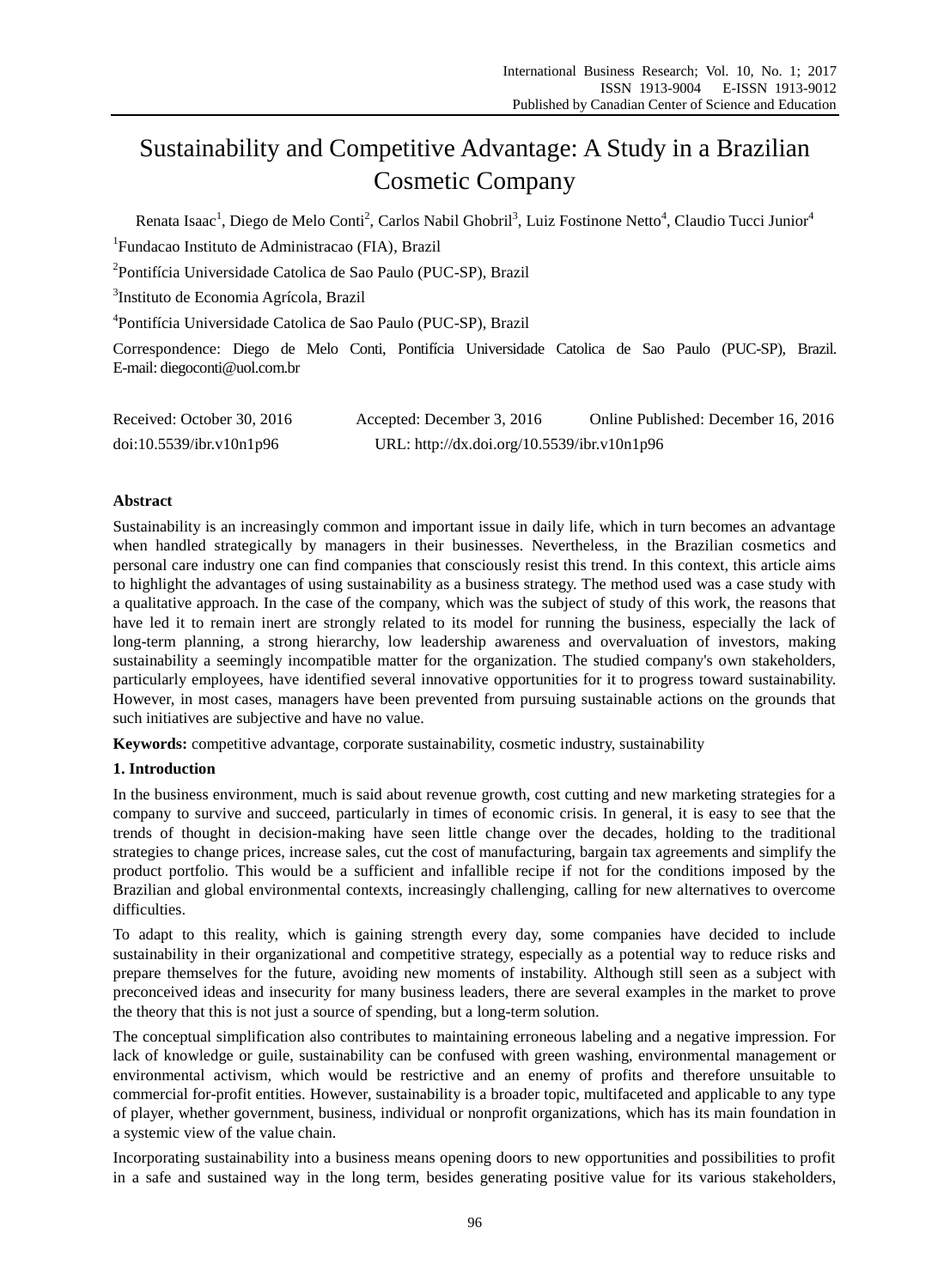including customers, shareholders, employees, suppliers, communities directly or indirectly related to business, governmental and non-governmental organizations (NGOs). For this reason, the view which romanticizes the investor's figure as the key to good reputation and excellent performance proves to be outdated and insufficient.

In this context, choosing sustainability as an ally in the conduct of business can produce amazing and very desirable results, such as differentiating the company from its competitors, attracting investments on the one hand and new customers on the other; engaging and retaining consumers, increasingly demanding, through their values and not just by using communication and advertising resources; positively transforming social groups, making them allies of the success of its operations and not critics and opponents of its growth; enhancing the company's ability to attract and retain talent, especially among the younger generations, who tend to give importance to these activities; reducing and containing risks, not only environmental and social but also legal risks, affecting image and operation; preparing the company to face the shortage of resources and ultimately creating a viable and lasting way to generate profit.

In the Brazilian cosmetics and personal care market, there is already considerable mobilization for sustainability, also influenced by the conduct adopted abroad that comes into the country through the multinational companies. However, there are still relevant cases of companies that do not consider sustainability as an important subject. Therefore, this article aims to analyze the relationship between sustainability, corporate strategy and competitive advantage, based on a literature review and documentary analysis of the leading cosmetic companies in this sector in Brazil. Using a qualitative approach, this study also seeks to determine the perception of a company which doesn't put forward sustainability as an important point, seeking to identify the reasons for its position and its vision in relation to the existing initiatives in the market.

So, what is sought to answer this article is: how is sustainability understood by a company which doesn  $t$  put it forward as an important point in the light of trends measured by corporate benchmarks in the Brazilian consumer goods market? This research is justified by the need to translate the value of sustainability to the greatest possible number of social agents and to highlight the link among the social, environmental and economic issues, stimulating an integrated perspective of profit generation that not only seeks economic satisfaction.

#### **2. Sustainability as a Competitive Factor**

Simple questions can often lead to reflection and complex answers, such as the question: "What is a company?" In a simple and objective way, according to the Business Dictionary, a company can be defined as "a voluntary association created and organized to conduct business" (Webfinance, 2015). But there is the likelihood for another interpretation, involving a broader and philosophical sense of the matter: if a company exists, what is its purpose and mission as part of society? Probably, the automatic answer is that a company is simply designed to generate wealth for its owners; but, reflecting more calmly, the idealization of a company is always associated with a cause, something concrete which its owners want to accomplish and offer to someone. As stated by Edward Freeman in one of his lectures:

Not that profits are a bad thing, companies need it. But to say that the purpose of business is to generate profit is similar to saying that, as we need red blood cells to live, the purpose of life is to generate red blood cells. [...] Entrepreneurs do not just merge companies to maximize profits, to make money. They founded companies because they are excited about something, an idea - like Bill Gates and Steve Jobs and his concept of what a personal computer could do (FREEMAN, 2013).

The questions about the purpose of a company and its relationship with the society began to take shape in the 1950s. The dominant liberal ideology in the post-war era gave businesses enormous autonomy and power over society without being held responsible for the negative consequences of their activities in any context (social, environmental or economic). In 1953, in a context marked by high industrial expansion, Howard R. Bowen´s book *Social Responsibilities of the Businessman* was published, considered by many to be the first work that dealt with the corporate social responsibility. This book brought the first modern definition of the term, i.e., a businessman´s social obligation to adopt the measures, make decisions, and follow procedures consistent with the purposes and values of society (Bowen, 1953), which led to several discussions and subsequent publications on the subject.

Building on the idea of sustainability refers us to many milestones of the last century. However, it was in 1987 with the publication of the document entitled "Our Common Future", also called "The Brundtland Report", that the concept was enshrined. Through it, the definition of sustainable development spread and has become a reference ever since: "Sustainable development is the development that meets the needs of the present without compromising the ability of future generations to meet their own needs" (Brundtland, 1987). Note that the keyword in this definition is "development", making it clear that it is not necessary to interrupt progress in order to be sustainable.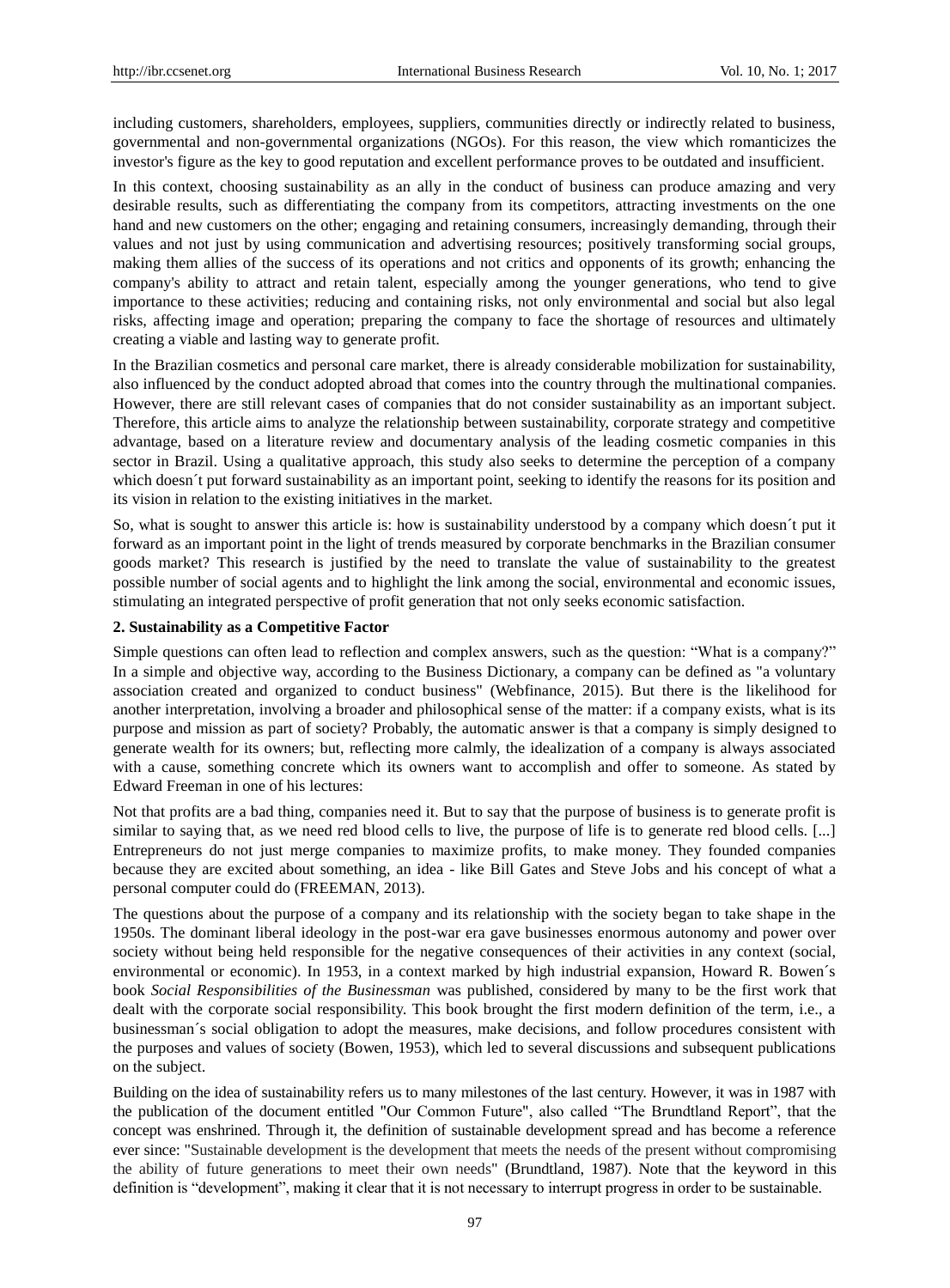In addition to this concept, the Brundtland Report also brought to the public debate several recommendations for both governments and private institutions, leading to the holding of the meeting known as Rio 92, Eco 92 or Earth Summit, which brought together representatives from various countries in Rio de Janeiro, Brazil, in 1992. At this meeting, the Agenda 21 was established. This instrument, agreed to and signed by 179 countries participating in the event, can be considered the first attempt to promote a new standard of comprehensive and global development, receiving the title of "agenda" to demonstrate the intentions and desires for change designed for the twenty-first century.

Seven years later, another way to translate the concept of sustainability came with the triple bottom line expression, officially registered in 1994 by John Elkington. In a clear allusion to the business context, its creator purposely used as a reference the term "bottom line" which, in the field of the financial statements, means profit or final damage to an organization in a given period. Thus, Elkington took sustainability to a more familiar context for business and economic institutions and suggested that they should consider two statements to characterize its outcome, in addition to financial: social and environmental. It is the 3P formulation--Profit, People and Planet--which would become the most realistic and complete way to measure the performance of a company in a given period of time (Elkington, 2001).

Porter and Kramer (2011) attribute much of the origin of the crisis to the companies themselves, for continuing to be attached to an outdated and limited approach to value creation which aims to optimize financial results in the short term, ignoring the unmet needs of the market and the varied influences which the social context has on its long-term success, often leading to staff cuts, operations transfer to lower-cost regions, price disputes, little real innovation, slow organic growth and no clear competitive advantage. As a result, the social groups affected by the activities of the company do not perceive any benefit from potential profitability gains - on the contrary, they feel that the profit is given at their expense.

However, the authors believe that the solution also lies in the hands of the companies, with the creation of what they called a shared value:

Shared value [...] is not social responsibility, philanthropy, or even sustainability, but a new way to achieve economic success. It is not on the margin of what companies do but at the center. [...] Recognizes that societal needs, not just conventional economic needs, define markets. It also recognizes that social harms or weaknesses frequently create internal costs for firms [...]. Shared value, then, is not about personal values. Nor is it about 'sharing' the value already created by firms - a redistribution approach. Instead, it is about expanding the total pool of economic and social value (Porter & Kramer, 2011, p. 3-5).

To see the purpose from the perspective of this new concept, economic efficiency and business success will come along with social progress, without the usual necessary trade-offs between them. Therefore, the point to be looked at is the greater integration between the company and the social, political and environmental context in which it is inserted, not in the form of loss of profitability, but as a great opportunity to develop socially and economically. A very aligned approach which is focused on stakeholders, the concept of shared value makes clear that the relationship between business and sustainable development is a two-way street of success, exposing the challenge of identifying who the priority stakeholders for the company are, aligning their interests in the same direction and setting the action plan in order to that mutual satisfaction is achieved.

#### **3. Methodology**

The aim of the research was to investigate a company which has no engagement in sustainability and which operates in the context of the Brazilian cosmetics and personal care market. Following ethical protocols and to preserve the identity of the company, it has not revealed the name or any other information which might identify it, which is also a way to stimulate the accuracy of the information collected in the survey and thus enhance this work; thus, it will be identified in the text only as "Company X". What can be said, however, it is that it is a large company figuring as one of the largest in its sector in Brazil.

The research method chosen to conduct this research is qualitative, associated with the case study. The qualitative method has some fundamental characteristics, according to Creswell (2003): it allows greater engagement between the researcher and the actual experiences of the participants, giving opportunity and freedom for the research to fit the investigated reality, with flexibility and without rigid settings, enabling a holistic view of the phenomena, usually leading to broad views, as opposed to other methods of microanalysis. The particular case study was chosen as a research strategy associated with the method described above and will be used to search the "Company X". According to Yin (2001), "the case study contributes so unparalleled, for the understanding that we have of the individual, organizational, social and political phenomena," and "allows investigation to preserve the holistic and meaningful characteristics of real-life events" being therefore very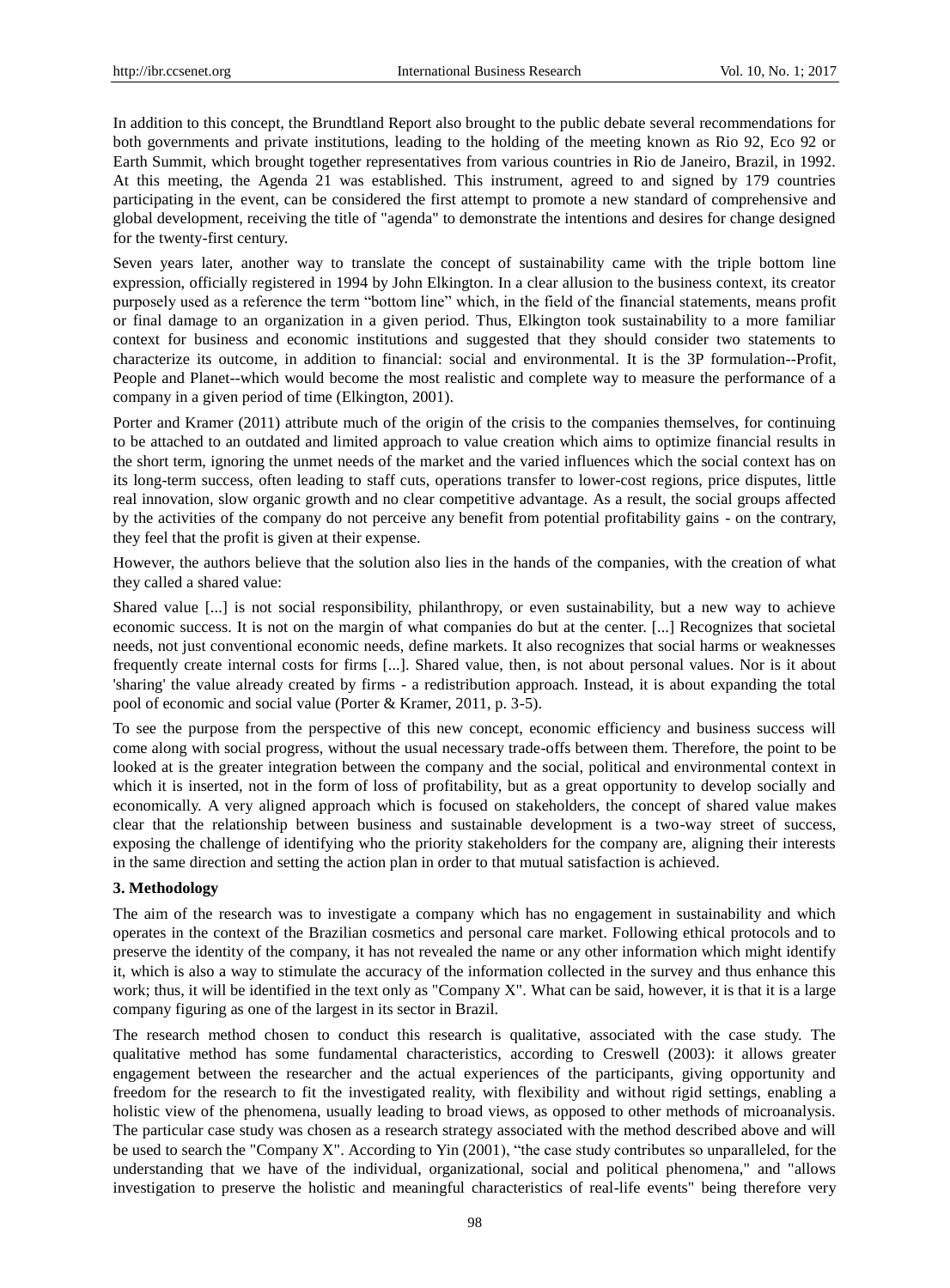suitable for the objectives proposed in this article.

In order to have a broad and comprehensive view of the company under study, portraying experiences and impressions in different points of the view about the company, five senior managers and executive managers were chosen from various sectors of "Company X", namely: Marketing, Tax Planning, Investor Relations (IR), Risk and Ethics and Supplies. The fact that the employees invited to participate are managers within the company is important because the views collected have a more concrete basis, usually because the decision makers have greater professional maturity and know better market trends and practices of competitors. The interviews, conducted in October 2015 in person, followed a script with predefined questions.

#### **4. Description and Analysis of Results**

The information collected and exposed as follows is essentially of three types: definition of concepts, market practices (competitors) and the posture of the studied company. Note that all references made to the company's departments are actually the opinions of those interviewed employees and not the position of the area as a whole, but referenced so as to simplify this writing.

Regarding the concept of sustainability, there was perceived throughout the conversations some difficulty in understanding the issue in a systemic way. Although the conversations were very comprehensive and allowed an unlimited number of responses, respondents showed difficulties in defining the concept and often there was a bias (environmental or social) predominant in the reported perceptions, possibly influenced by the professional routine of each respondent, marking the identification of key issues or from priority stakeholders, for example.

Starting with Marketing, the component parts of sustainability were recognized as: respect for communities, combating slave labor and the importance of the integrated effort of the value chain so that good results are achieved. But the emphasis is stronger on the environmental aspect of the product itself: the types of inputs used in production, if they are renewable and there are questions about the safety of their use or not - the relevance of the source / extraction responsible and the characteristics of the waste generated after consumption, especially about recycling; the final consumer is recognized as the main stakeholder. Supplies also supports a more focused view of the environmental factor, but it is more general than the previously described concept of sustainability as they have healthy attitudes in the long term, either for business or for the planet, with special attention to the environmental impacts of the choices made for processes and products. Similarly, Taxman believes that sustainability is to look at the world with a view to the future, particularly what concerns the preservation of natural resources, citing the government as an important stakeholder to be able to make mandatory the adoption of best practices and punish misconduct, encouraging engagement.

Conversely, Riskman sees the social aspect as predominant, evidenced especially by the quality of relations between the company and its stakeholders (internal and external), demonstrated by good governance, strong culture, good conduct and transparency to society and recognized in satisfaction of the employees and the search for dialogue with various stakeholders. For IR, the concept is viewed more holistically and is related to the continuity of long-term activity involving all kinds of resources (natural, human and economic) and various relevant interest groups, such as communities, suppliers, investors, customers and consumers.

In the context of corporate sustainability, all respondents considered that profitability should be a matter inherent to the subject, which means that, for them, it makes no sense for a company to engage without the requisite financial gains, even if long-term. The Figure 1 illustrates the approach of the perceptions reported on the concept, distributed by the three main pillars of sustainability.

|                           | Environmental | Economic | Social |
|---------------------------|---------------|----------|--------|
| Marketing                 |               | ⌒        |        |
| Supplies                  |               |          |        |
| Tax                       |               |          |        |
| <b>Risk and Ethics</b>    |               |          |        |
| <b>Investor Relations</b> |               |          |        |

Figure 1. Matrix of Sustainability in the Understanding of Respondents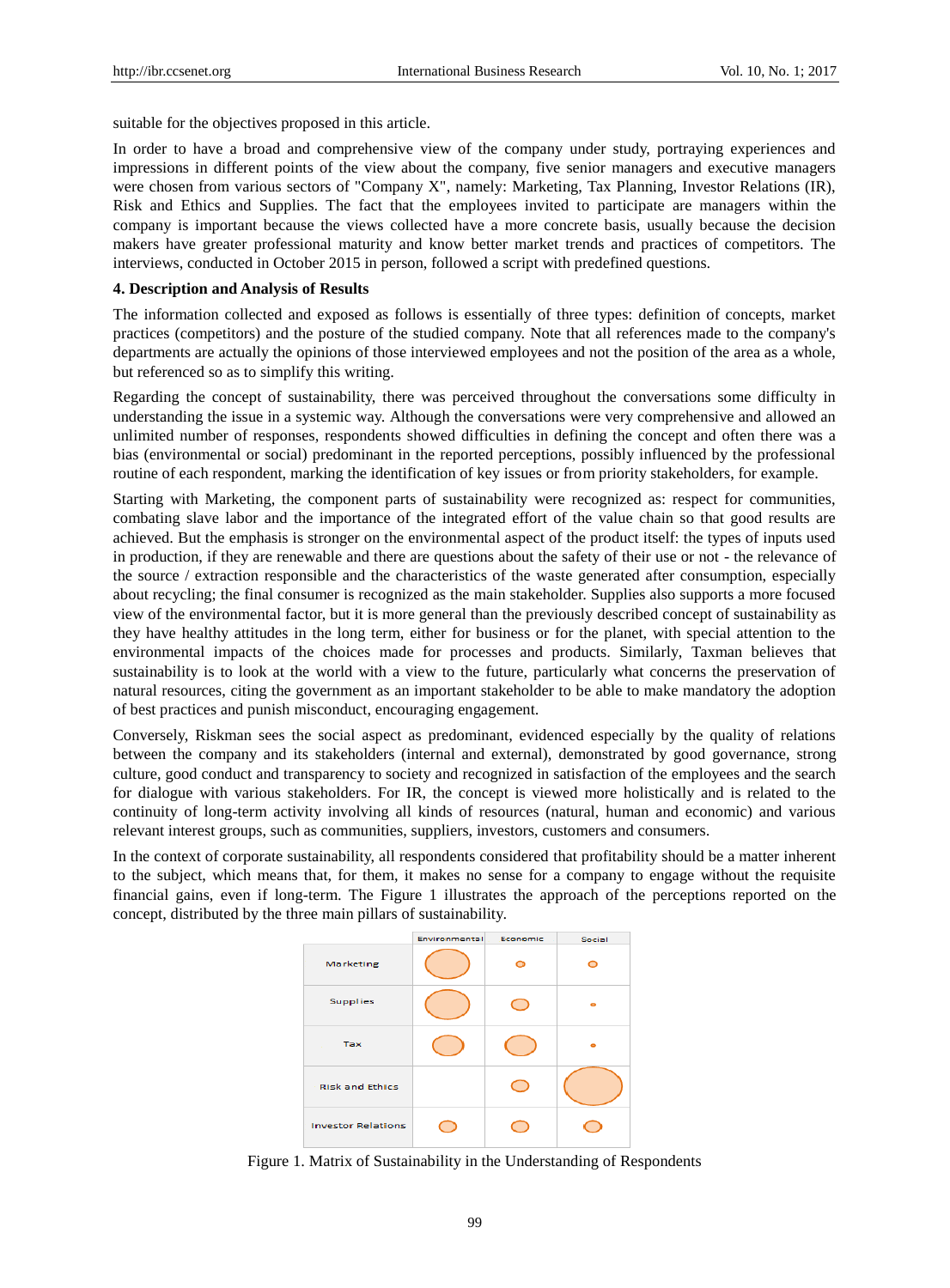Joining this group of prospects, it is clear that the different areas of the company provide a comprehensive and multidisciplinary view of the subject, adding up to create the overall concept. So it is exemplified why sustainability must not be the exclusive subject of a single organizational sector: the risks, opportunities and integrated view will only be clearly identified and translated when there is diversity in the points of view and experiences composing the debate, demanding the participation of a heterogeneous group in defining plans and strategies within the theme.

In another point mentioned by all respondents, the top management of a company is perceived as having a key business involvement with sustainability: unless the executive leadership is engaged and willing to take the matter further within the organization, the unanimous opinion is that sustainability will be marginal, anything strategic will not even be taken into account. In fact, as is usually demanded by financial investments, process changes, and management and mobilization of various value chain parties, the commitment to sustainability is more expressive when it is given at the corporate level, seeking the alignment of the company as a whole.

In addition, Marketing, Risk and Tax believe that sustainability is related to the mission and culture of the company, going far beyond a particular product or specific market sectors; it is understood, therefore, that the affinity between the subject and the values of the executive board and main stakeholders of an organization is a powerfully sensitizing and motivating factor. For the IR and Risk areas, this is also a theme linked to the maturity of the company, in the sense that young companies or recent entrants into a certain market would have greater difficulty in investing and believing in the importance of sustainability.

With regard to the particular case of Company X and its position relative to sustainability, the views of participating employees are also converging: everyone understands that it is still incipient in the studied company, where there are numerous opportunities for improvement. In the view of the respondents, the main reasons for the narrow steps up to this point are the company's management model and values, which essentially give priority to short-term financial profitability in business administration and see sustainability just as a cost, one hindrance to this goal.

Mentioned by most as a fundamental deficiency of Company X, the long-term absence of reflection in planning strategies and the company's operations ultimately stifle actions toward more distant horizons and thus make incongruous any discussion of sustainability, which has the future as part of its essence. Marketing and Supplies also mentioned that this is not an exclusive characteristic of the studied company and that there is the influence of Brazilian culture itself on this, more related to remediation situations than to effective planning behavior. From this perspective, it becomes easier to understand why the company sees no value in and does not seek to engage more with sustainability.

Another aspect mentioned by some respondents was the fragile and unevenly consistent organizational culture of Company X, which has resulted in a blurred definition of their identity both to employees and to the general public. This lack of clarity puts the company studied in a fairly comfortable situation because even if questions arise, it is more likely that consumers and other stakeholders will accept this uncertainty as a characteristic of the company, diluting possible pressures that are exerted on it and adding another complicating factor to their mobilization. On the other hand, by failing to establish and communicate the profile it has or wishes to have, the company also relinquishes the force that the corporate identity can add to its products, such as in the big companies analyzed: Grupo Boticário, Colgate-Palmolive, Johnson & Johnson, Natura, Proctor & Gamble and Unilever.

Elaborating on the question of pressures from stakeholders on the Company X, there are two groups that are worth mentioning, in the opinion of respondents: consumers and investors. About consumers, Marketing and Supply believe that the main target audience of the company's products is still not aware of sustainability, being more concerned with the possibility of having access to certain consumer goods than with the product profile or posture of its manufacturer. Therefore, these consumers do not charge or expect the company to have more sustainable products and practices to offer, discouraging it from acting; still, this does not mean that the company should expect better placement as a prerequisite for assuming its social role and thinking about the future of the business, as well as influencing public opinion and stimulating its education about sustainability.

As for investors, all respondents believe that sustainability is a public interest priority for Company X by means of the applicant speech to satisfy them through the financial result journal. But the profile of this audience is composed of nationalities, cultures and diverse interests, which creates varied demands that go beyond profitability: according to the IR manager, there currently are questions about the Company's performance with regard to sustainability. In his view, the questions on this subject should be increasingly recurrent as investors link sustainability to the perception of market risk and company image. However, despite the analytical look that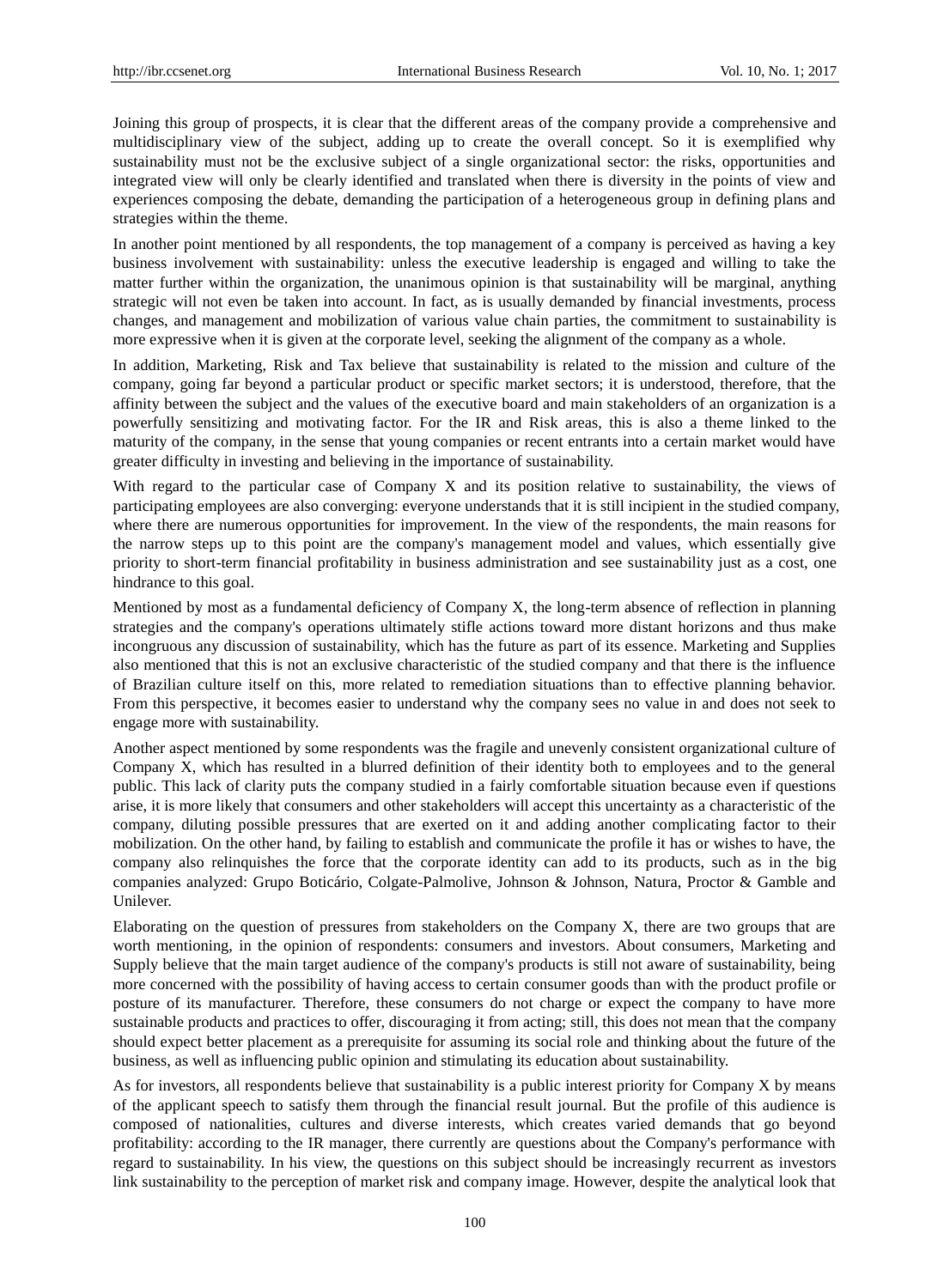audiences have to be prepared to study sustainability issues, their collection is still focused on financial issues and, therefore, the studied company ends up delaying attitudes and responses to secondary concerns, even if it means accumulating inevitable tasks in the near future.

Illustrating these findings, initiatives cases were mentioned in interviews which ended up being little explored, postponed or abandoned by Company X, simply because sustainability is not seen as an internally relevant issue, wasting opportunities including increasing profits. One example, reported by Marketing, was the partnership proposal received from a social institution to promote awareness of a high incidence of health problems in the population, but with little being known of the condition being treated, which would use the product and brand "Company X" as a banner bearer of the cause - besides being a great opportunity to bring relevant knowledge to society, encourage the expansion of that product consumer market and positively promote the image of the brand with the pioneering spirit of this action, while the partner would bear much of the costs involved. The proposal was rejected because the manager of the area saw no benefit in spending money to do something like that, which in his view was a philanthropic appeal and unhelpful, not only in dropping a low-risk and easy-to-perform opportunity, but also in risking losing the initiative to competitors in the near future, which carries with it the leadership of the innovative approach, very well-regarded and capable of attracting consumers.

Another case mentioned by Marketing was the project of changing the packaging composition of some products, replacing the plastic polymer known as polyvinyl chloride (PVC) with polyethylene terephthalate (PET). Essentially proposed to reduce manufacturing costs, abolishing PVC also brings significant environmental and social gains without compromising the quality of the package, since its production and incineration generate carcinogenic and highly toxic waste (such as dioxins), and the recycling and reuse are more labor-intensive and thus less useful. When it was proposed, the leadership refused the initiative because it was not willing to invest in changes in the production line at the time, despite the proven financial returns in the medium term, even taking into account the environmental argument. The project returned to the agenda and was approved three years later as part of an integrated effort to cut costs in the company and currently beyond the replacement of raw material, these packages still contain 30% recycled PET in their composition, further reducing product cost and environmental impacts associated with it and enhancing financial savings.

As interesting and responsible as it is, this action is not promoted on the product label or in communication channels of the brand or company reports, or conveyed to the internal public, being treated almost as a routine fact, commented on informally when it suits. Apparently, the company sees no importance in transmitting it because it thinks it will not put the necessary effort into it, since, in its view, its stakeholders will not value this information, but actually lose the opportunity to build the image of the brand and the company, drive market trends and encourage the adoption of such practices internally for other products, increasing the manufacturing synergies and the total financial gain of the company.

In another example, recalled by the Supply area, the relationship maintained with suppliers also shows delicacies, especially with regard to labor practices. Like many industries, Company X has a vast supply chain of raw materials and finished products covering diverse source manufacturers, consisting of national companies, large multinational and foreign companies, from which the materials are imported. In contracts with these partners and the code of ethics of the Company, there are clauses about the repudiation of labor practices comparable to slave and child labor in order to establish the position of the company, drive behavior and avoid legal problems, but the signed terms are not followed by a policy of external audits of compliance and therefore are often not verified in practice. Eventually, there were visits to some of those suppliers, scheduled in advance and without the investigative nature of the audit, which were still a cause of unpleasant surprises in the past and proved that the signed papers do not always guarantee the actual practices – as in the case of a former Chinese supplier which shocked the employees of Company X sent to China upon presenting the undignified and unfair working conditions, food and accommodation offered to its employees.

On the other hand, some of the vendors show up demanding that the Company X itself offer or impose stricter and more modern practices. One of these trading partners is a large comprehensive enterprise, extremely strong and known worldwide for its childhood characters, which require surveys to be conducted to ensure the absence of child exploitation in Company X factories by the use of the trademark and some of the characters in licensed products. For this supplier, the hypocrisy of having its symbols linked to products intended for children who use them to be manufactured is an unacceptable risk to its reputation and its international image and, therefore, should be mitigated. Another supplier, a large chemical multinational, develops and delivers innovative and more sustainable inputs such as an alternative to raw materials purchased by the company studied, even if there is not a contracting demand for this initiative; with this, this company not only tries to ensure its sustainability but also encourages the emergence of an exotic debate for Company X, encouraging it to modernize its products and reduce their impact.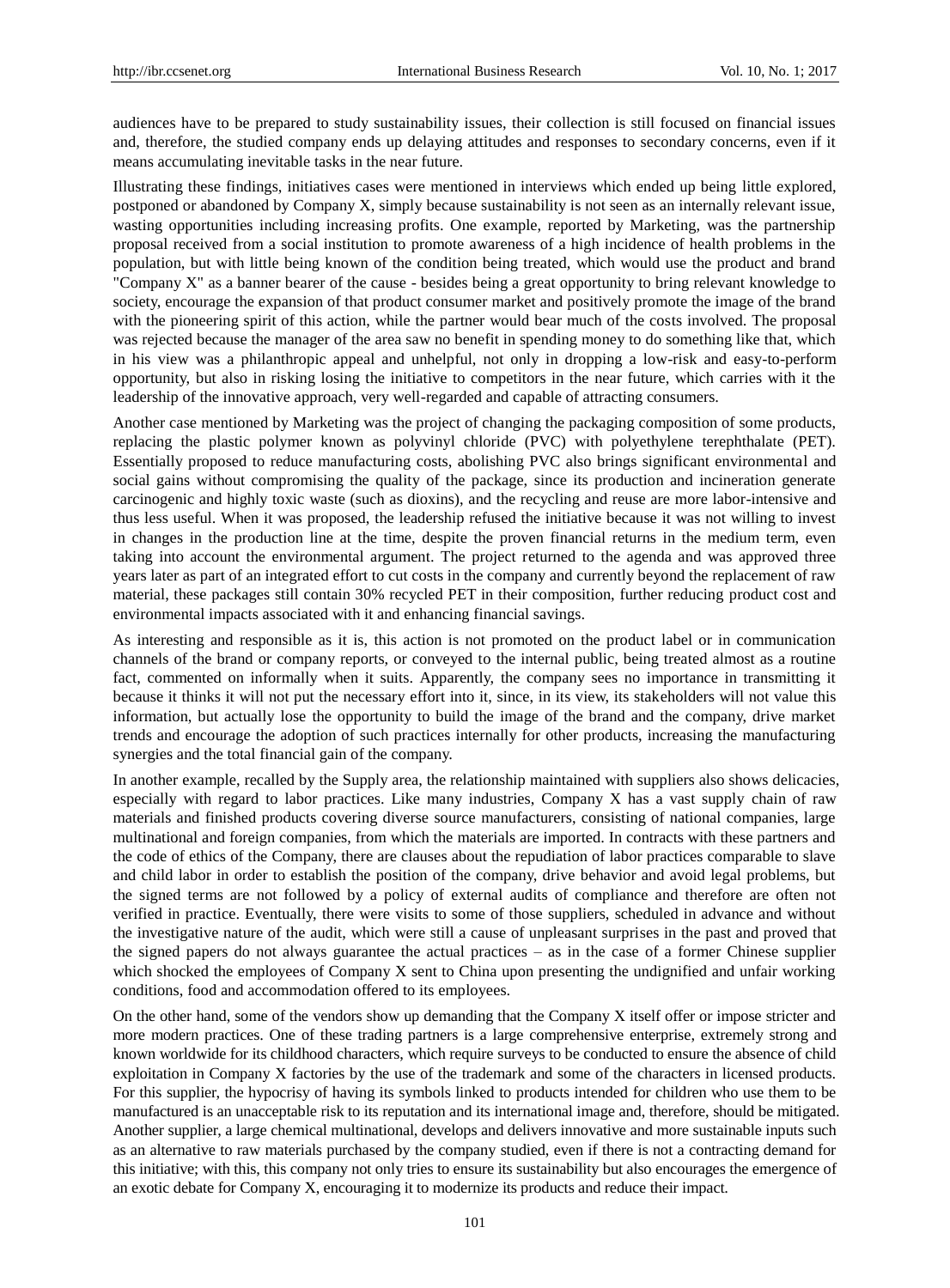The aforementioned examples demonstrate how to establish social guidelines and how stricter environmental supplier relationships can be of mutual benefit, but perhaps due to the disbelief and care for the short term, the studied company does not use sustainability as a criterion for selection of maintenance suppliers. Generally, good voluntary practices mean inputs with higher prices, and they demand investment of time and effort to qualify partners or look for alternatives, which directs Company X to seek cheaper suppliers and to close their eyes to deeper questions about its conduct, even if these uncertainties mean taking an intrinsic and relevant risk of image. The textile industry is a classic example of this risk, emblematic of the deterioration of companies and brands due to complaints related to the supply chain leading to boycotts, sanctions, loss of market and hence the economic devaluation of the organization.

Taking together these findings as to the characterization of sustainability, both from the perspective of interviewed employees and bibliographic settings, it can be said that the way the company is run and the insensitivity of its key stakeholders do not favor the treatment of the issue and hamper the emergence of interest in issues such as this, although the company is inserted in an already well-mobilized market and the movement towards sustainability already exists internally.

Regarding the positioning of the competition on sustainability, it is interesting to note that, even considering the diversity of professional fields and views sampled in this study, all respondents believe that sustainability is a competitive advantage for the company that chooses to invest in it. Moreover, in their opinion, the involvement of competitors proves that this is a strategic way that works and brings benefits. However, impressions differ on the motivation of each company and the ways in which this competitive advantage manifests itself, aspects which will be detailed below.

The vision and culture which other countries brought to Brazil were frequently mentioned in the answers as reasons for continuous engagement with sustainability. The Marketing, Supply and Tax areas believe that multinationals have the guidelines in their countries of origin as a guide of conduct, not only influenced by the native country's culture, but also by practices that may be required in countries where they operate to end up being merged into the organization as a whole, even if there is no local requirement. For the respondents in the aforementioned areas, companies in Europe and the United States have a much greater clarification of what sustainability means and what its importance is for the future of humanity and the health of the global economy, consistently illustrated by the source of most discussions on the subject, manifesting in the conduct of companies and behavior of European and American consumers, who demand more sustainable products and more responsible companies, creating a virtual cycle. This heightened awareness can have several reasons, including: the fact that these are older and mature economies, which have experienced a phase of learning; geographic and climatic conditions of these regions led to lower natural availability; or even the great wars, historical reminders of the difficulty of living with consumption deprivations that encourage the rational use of resources.

The impending public pressure that relates to the company was mentioned by IR and Marketing as another important motivational factor in maintaining postures and policies that seek sustainability, which can be a derivation of the influence of foreign cultures or not. In the opinion of respondents, the involvement of competitors with the subject was not given freely, but probably as the result of external demands for more transparency, caused by sensitized consumers seeking better products and less impact, by investors seeking to improve their perception of market risk, or by new markets in which the company aims to act.

The third reason, identified by Risk and Marketing, for engagement with sustainability was the belief of the leadership in its importance for the future. Incorporating this belief in the company's mission becomes the key to engagement with the subject being continuous and part of the ordinary life of the entire organization, including encouraging the establishment of clear targets for the attainment of the ultimate goal of being more sustainable.

In a particular way, it can be said that the three views are complementary: there may be different motivations in the history of the same organization, reinforcing or even converting one into another. For example, the pressure of external stakeholders may be more important in the beginning, but by encouraging dialogue and reflection on the company's shares, it may be that the value of sustainability is embedded in their culture and becomes part of its mission independent of third-party charges. Personal leadership values can also be influenced by the customs of other countries, even though the company isn't based where there is a stronger culture associated with the subject. Conversely, the demands of the external public may turn out to be stronger than any cultural inheritance or personal value, even if the original involvement was not due to external factors, making awareness of sustainability a path of no return.

For engagement with sustainability to become a true competitive advantage, the impression among respondents was unanimous that competitors can convert the investments made in this area into financial gains - some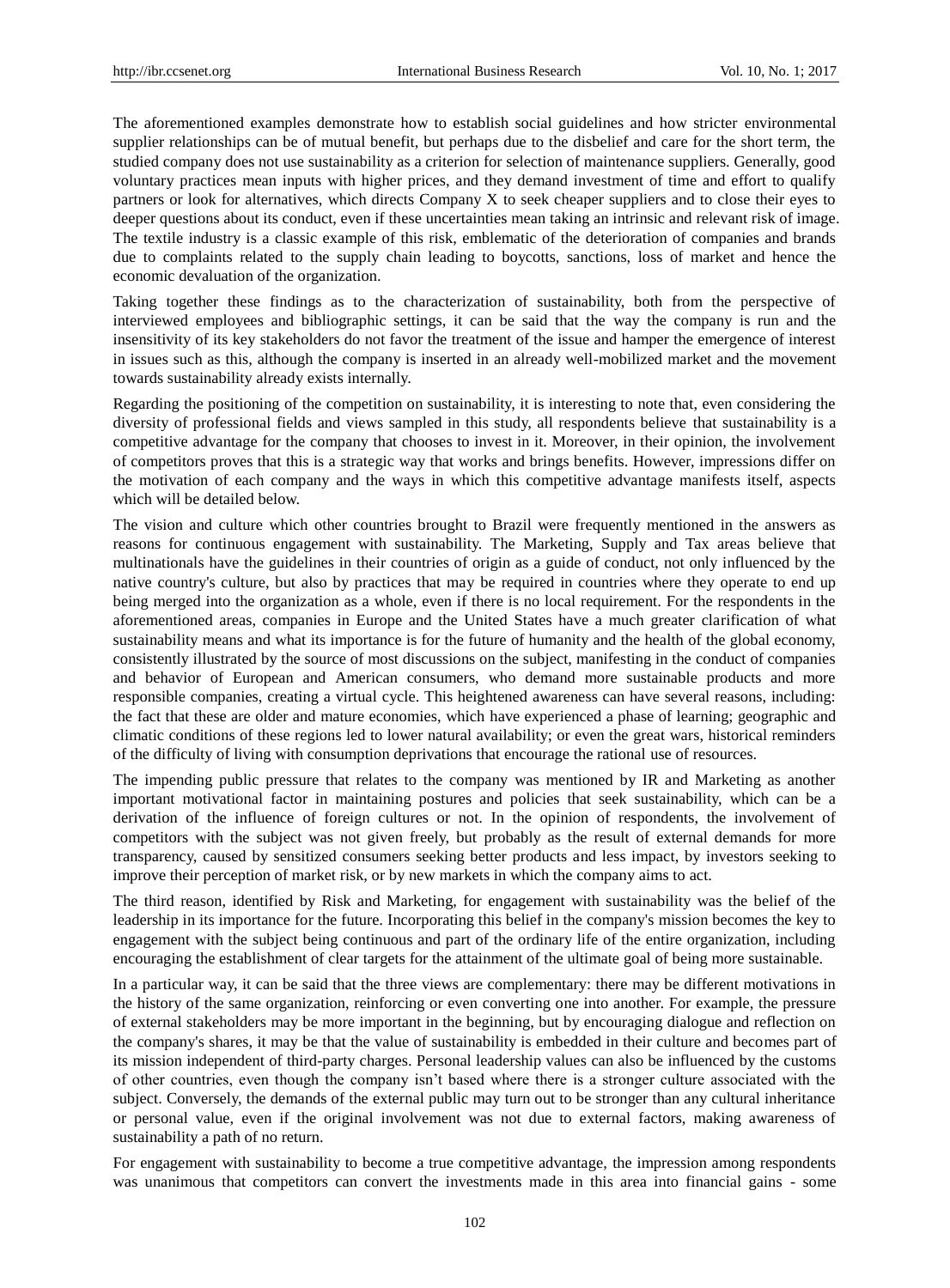examples mentioned by them were the reduction of spending on manufacturing and distribution of products with reduced packaging, or differentiated pricing policies for goods with attitude and a sustainable approach, which can either mean raising as reducing prices, depending on the intended strategy: charge more for a responsible and premium product, or offer an attractive, cost-effective and highly competitive one.

In addition to the direct gains of economic capital, Marketing, IR, Supply and Tax believe that investing in sustainability means preparing for the reality of the future and facing today's forecasts as the probable facts of tomorrow. Companies can plan how they will prevent or adapt before these trends materialize, reducing the adaptation period and the response time to the new scenario compared to the competitors and thus cementing their competitive advantages while minimizing possible impacts on their operations and profitability. Some examples of future trends are: the growth of conscious consumption, in which people will charge companies for more transparency, more responsible business practices and better products; conversion issues that are now voluntary to legal obligation, a movement noticed for some time in the evolution of Brazilian environmental legislation; and the restriction of increasing access to natural resources, either due to their scarcity or the geopolitical distribution of their availability, a fact well exemplified by the water crisis in the Brazilian Southeast, for many years advised by experts and only taken seriously when it became a big problem.

Consolidating the perceptions reported so far, the Figure 2 summarizes, in general, the understanding of employees of Company X as to corporate sustainability.



Figure 2. Aspects of corporate sustainability from the perspective of respondents

Finally, the perception of respondents supports the result of the document analysis: considering the Brazilian consumer goods market, Natura is seen as the leader in engagement with sustainability by five of the respondents; Unilever was elected by one. With regard to Natura, in particular, several actions deserving of recognition were cited that justify this merit, ranging from one employee to another, but all agreeing on one thing: Natura is the only one that includes sustainability as part of its identity and transmits this value to the public effectively through communication that promotes it and by its products.

As for attitudes considered by the respondents that make Natura the leader, Marketing noted: the concern of this company to be transparent and to disclose detailed information to its various stakeholders; initiatives regarding the responsible origin of plant assets used in the products, which values not only local communities but also the national natural capital; the ongoing attempt to reduce the use of oil in its products and packaging; the pioneering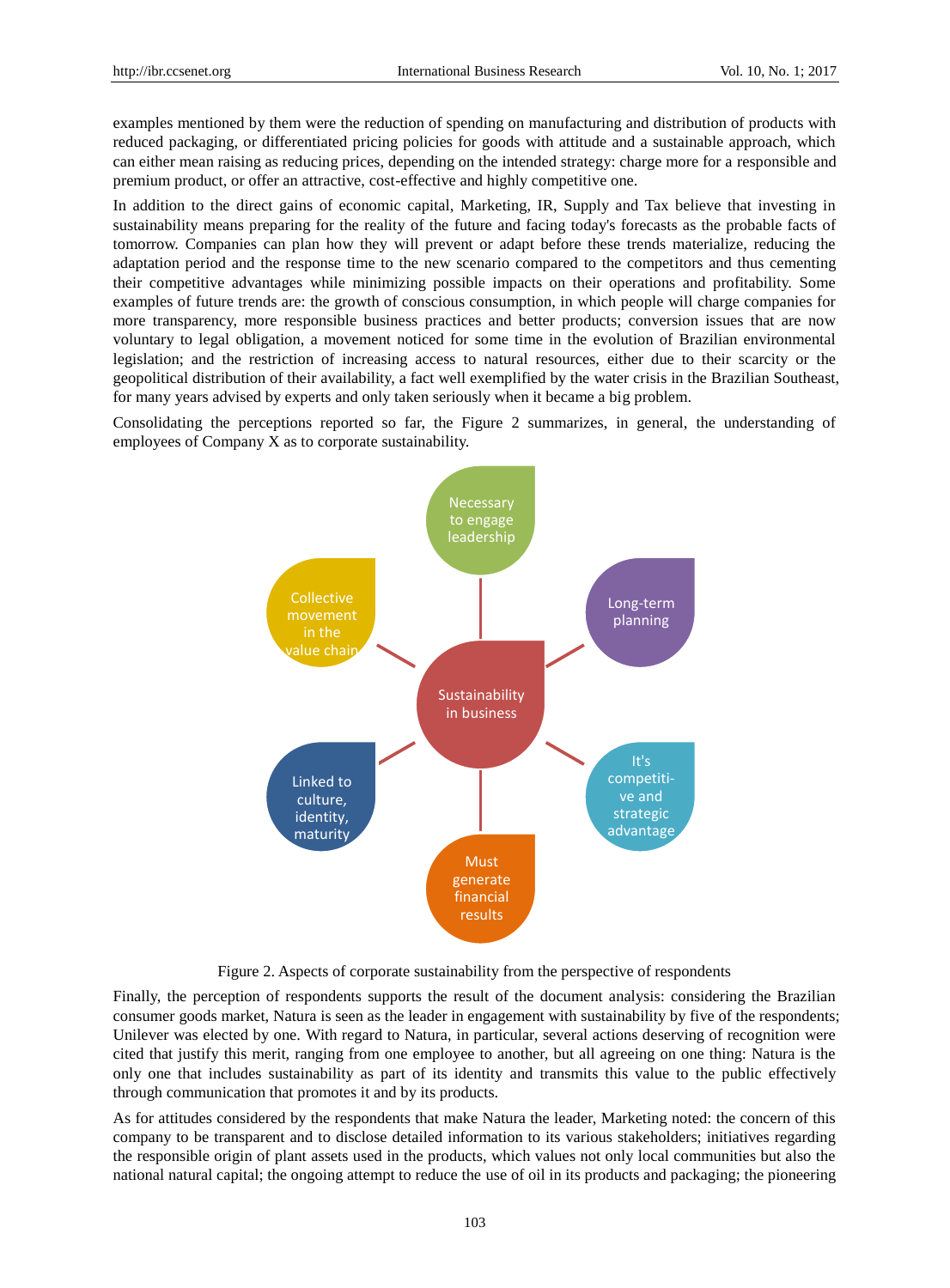marketing of reduced packaging and refills for several kinds of products, which have already been made by Natura for over thirty years, but only became more common in Brazil with the approval of the National Solid Waste Policy; the success in maintaining the sustainability agenda among the top management of the company; the search for dialogue and constant evolution; innovative mechanisms to assess the life cycle of products; and the establishment of environmental and social performance goals, as well as financial.

The respondent from the IR area praised the continuous efforts of the company to balance the three pillars of its activities (environmental, social and economic): the transparency in its relationships with various audiences, the efficient combination of real and marketing / communication attitudes, the environmental responsibility of its products and its conduct as a whole, the good relationship with and the encouragement of the development of supplier communities, and the good performance as a publicly traded company that intends to spend more on initiatives seen as superfluous to conventional businesses. However, he was quite critical of the sales model chosen by the company: at the same time that direct selling can be an alternative source of income for its consultants, Natura also generates great labor liabilities by not providing mandated benefits to the employees in Brazil, by eliminating costs related to payroll, and by offering another sales model which competes with retailers - e-commerce, through the company's website - which would be unsustainable and unfair to retailers.

For Supplies, Natura's attitude is remarkable, even more so for being a Brazilian company which managed to overcome the difficulties commonly faced by the industry in showcasing sustainability in the country; for recognizing the various programs carried out in partnership with suppliers; for development projects in Amazonian communities; for concern for the packaging of products, especially with regard to its composition and the feasibility of recycling; and for other social initiatives undertaken by the company. For Risks, the main attitude to highlight is Natura's concern to listen to its minority shareholders - the company is so concerned that this group participate in meetings that it even offers transportation to facilitate their presence. Risks also mentioned the actions aimed at producing communities, the ability to see sustainability globally in the company's operations and its success in creating a strong brand sustainability that brings results. Tax also saw as a highlight the pioneering effort of Natura to use sustainability as a model for the business, being recognized by this reviewer as the first company to get involved with the topic in Brazil, besides praising communication that links all its marketing pieces to the value looked for in sustainability.

It is interesting to note that even if sustainability is not part of the day-to-day experience of Company X, all interviewed employees were shown to have some degree of awareness of the subject which could be verified by their understanding of the concept of sustainability by the mentioned competing initiatives as an example and the diagnosis made on the positioning of the company studied in the subject. This knowledge may have been acquired from various sources, for example, their experience as consumers, their accumulated professional experience so far, the study of market practices to keep personal interests updated or the news published by the media, but it is not related to the inherent requirements of their duties in the studied company; in other words, this awareness is a personal merit as Company X does not stimulate the mobilization of its employees, and sometimes does the opposite.

#### **5. Conclusions**

Given the above case of Company X, it is possible to say that there are multiple reasons why this organization has not incorporated sustainability into its business strategy. As the probable origin of many of these reasons, the management model adopted by the company is characterized by the meaninglessness of long-term planning, a strong hierarchy of decision-making and an excessive appreciation of the role of investors to the company's success, coupled also with a low leadership awareness of non-financial aspects. Based also on the bibliography presented above, it is clear that there is a fundamental conflict: sustainability, measured on the scale of generations, not quarters, is naturally incompatible with the focus on a short-term and selective approach to stakeholders, as well as being a way to dare to innovate products and processes which, in the case of this company, has suppressed the need for the adoption by under sensitized managers, stifling any attempt at internal debate on the subject.

Another possible feature of this model is the fact that the studied organization does not give attention to the development of its identity and organizational culture or understand its power as a transformative social agent, probably believing that it is not its place to do so or that there is no advantage in doing so, eliminating the ability to mobilize people and influence realities to generate much greater benefits than jobs or profits to shareholders. The almost exclusive interest of revered investors in financial results closes a vicious circle in which talk of sustainability seems incoherent and meaningless, isolating the company and nurturing an attitude of "business as usual" which departs from modernization, renovation and, therefore, continuity.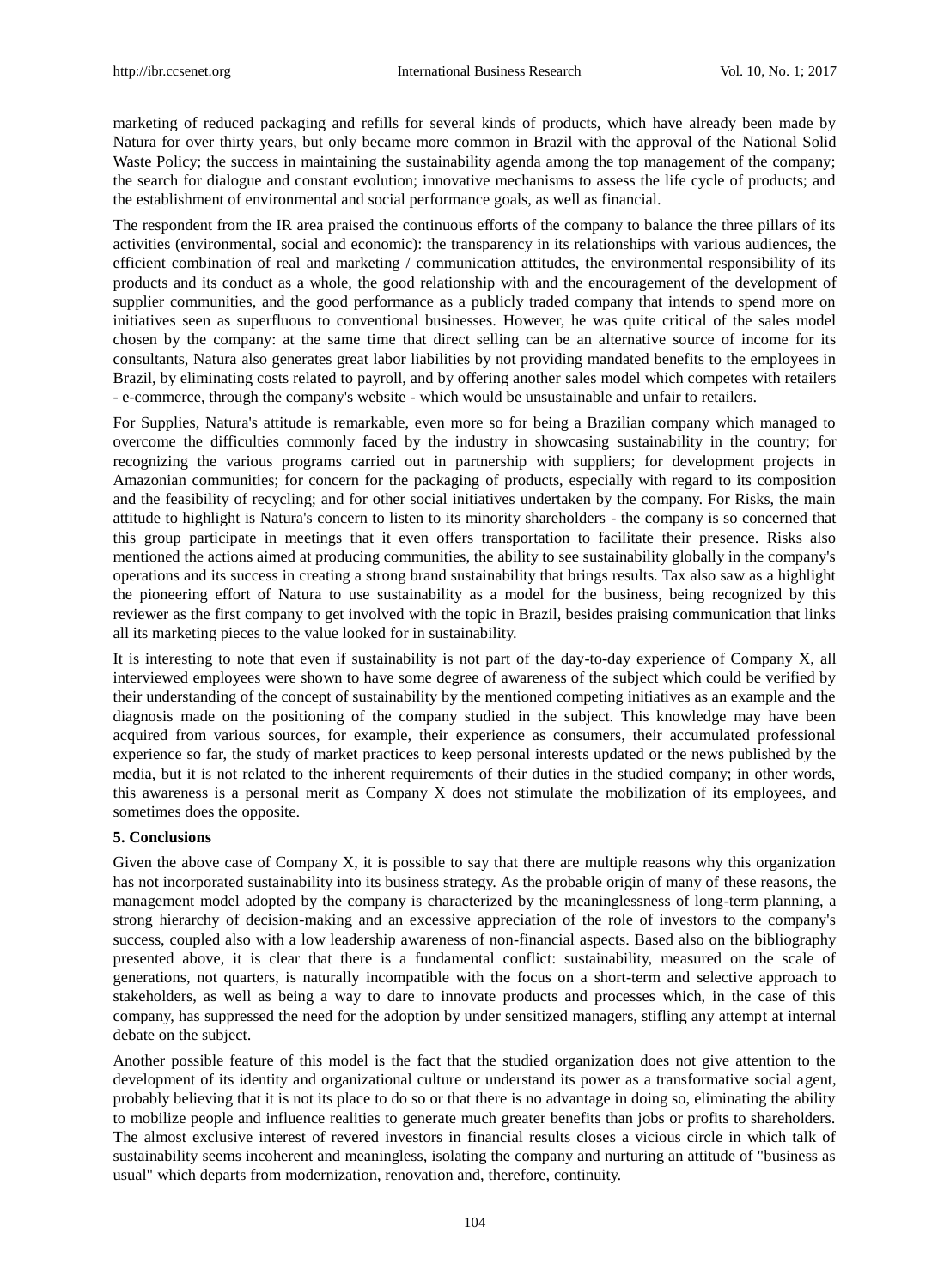However, considering sustainability as philanthropic spending without an objectively defined purpose is fallacious even for Company X, because as its own history proves, one particular initiative is able to simultaneously bring environmental and financial gains, although there are few examples in this case. The numerous possibilities of this direction are well sampled by competitors, who proudly report it on product labels, commercials, websites, social networks, and in their annual and sustainability reports. Some of the initiatives indeed coincide with those implemented by Company X, but it prefers to remain anonymous, even with having stories to tell, forgoing any dispute of that fraction of competitive advantage over its competitors because of insecurity, ignorance or fear of what it would mean to enter this competition.

In preparing the diagnosis, it is recommended that the company studied leave aside the selfless stigma attached to everything that relates to sustainability and instead see itself as it truly is: a strategic business. There is no recipe for defining where to start or which steps to follow to incorporate it. As it has been shown, sustainability is a broad theme that allows countless approaches and initiatives. This fact, which can be challenging and even intimidating, is also what makes it suitable to any organization or environment.

It is still suggested that Company X expand its select group of vital stakeholders, seeking to deepen and humanize the relationship with the various stakeholders involved in building the success of the organization. In this respect, it is crucial to maintain dialogue, it not being enough only to listen, but also to be heard. Intensifying efforts for transparency is beneficial even if there is no commitment to sustainability, as it publicly legitimizes the company's performance, transmits reliability to the market and minimizes the likelihood of resistance and smear. This dialogue can also help the company to break the siege of insulation around it, before there is an abrupt disruption, difficult to be controlled or contained, motivated by social discontents or other external factors.

Thus, the value chain collective commitment to join forces and facilitate the dialogue, transparency, partnerships, innovation and collective planning of the future not only unleashes the latent potential of incorporating sustainability into company strategy, but also opens a space for improvements in other aspects of the business to occur, demonstrating many advantages of adhering to this conduct. It is also worth noting that the initiatives for addressing sustainability do not necessarily originate from the leadership; it is possible that other levels of the hierarchy are able to drive attempts to make the organization more sustainable, even starting with small changes. Another suitable suggestion to Company X would be the formation of multidisciplinary internal committees that seek to discuss new ideas and solutions, taking advantage of the affinity of employees interested in sustainability and creating a way of circumventing the strong vertical hierarchy.

Finally, much of what was said about Company X applies to a multitude of other companies and are not particular features of this case. So, the anonymity of the studied company is beneficial to this work by facilitating the recognition of any organization which faces difficulties and similar opportunities, without the loading with labels or prejudices which hinder understanding and the incorporation of suggestions.

Continuing the study of Company X, other studies could be conducted to search the upper levels of the corporate hierarchy (directors and executive board) seeking to better understand the company's position and influence more forcefully of leadership awareness of effective engagement with sustainability. Eventually, it would also be desirable to extend the search scope to study smaller companies not mobilized for sustainability in other market sectors, in order to determine commonalities with regard to impediments to their engagement and perhaps thus enabling more systemic solutions, appropriate for a larger number of organizations, facilitating their involvement in sustainability.

#### **References**

Bowen, H. R. (1953). Social Responsibilities of the Businessman. New York: University Of Iowa Press.

Brundtland, G. H. (1987). Our Common Future. UN, 383.

- Carroll, A. B. (1979). A Three-Dimensional Conceptual Model of Corporate Performance. *The Academy of Management Review, 4*(4), 497-505.
- Carson, R. (1962). Silen Spring. New York: Houghton Mifflin Company.
- CLUB OF ROME. (2015). Who we are History: Club Of Rome. Club of Rome.
- Creswell, J. W. (2003). Research Design: Qualitative, quantitative and Mixed Methodes Approaches. Thousand Oaks, California: Sage Publications.
- Elkington, J. (2001). Canibais de garfo e faca. São Paulo (Brazil): Makron Books.
- Freeman, R. E. (1984). Strategic Management: A Stakeholder Approach. Boston: Pitman Publishing.